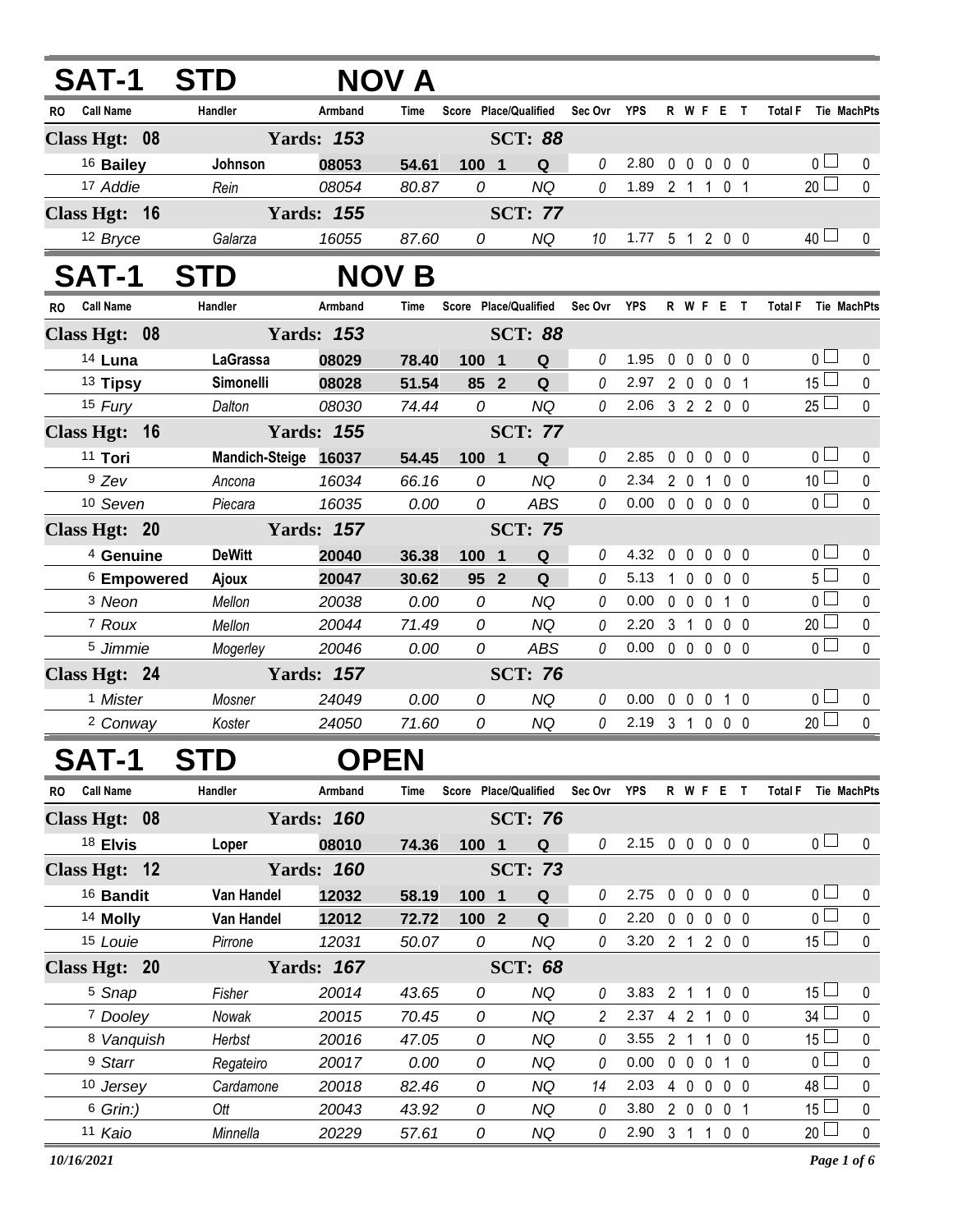|              | Class Hgt: 24           |                     | <b>Yards: 167</b> |             |                       | <b>SCT: 70</b> |                |            |                   |                   |                |                |                      |             |
|--------------|-------------------------|---------------------|-------------------|-------------|-----------------------|----------------|----------------|------------|-------------------|-------------------|----------------|----------------|----------------------|-------------|
|              | <sup>2</sup> Grizzly    | O'Brien             | 24019             | 39.34       | 0                     | <b>NQ</b>      | 0              | 4.25       | 1                 | 1                 | 200            |                | 10 <sup>1</sup>      | 0           |
|              | 3 Oshie                 | Mangels             | 24051             | 57.69       | 0                     | <b>NQ</b>      | 0              | 2.89       | 2 <sub>1</sub>    |                   | 1              | 0 <sub>0</sub> | $15\Box$             | $\pmb{0}$   |
|              | <sup>4</sup> Lenox      | Mazza               | 24052             | 54.97       | 0                     | <b>NQ</b>      | 0              | 3.04       |                   |                   | 0 1 2 0 0      |                | $5\Box$              | $\mathbf 0$ |
|              | Class Hgt: 24C          |                     | <b>Yards: 167</b> |             |                       | <b>SCT: 68</b> |                |            |                   |                   |                |                |                      |             |
|              | $1$ Freedom             | Pollard             | 24C020            | 53.90       | 90 <sub>1</sub>       | Q              | 0              | 3.10       |                   |                   | 1 1 0 0 0      |                | 10 <sup>1</sup>      | $\mathbf 0$ |
| <b>SAT-1</b> |                         | <b>STD</b>          | EX                |             |                       |                |                |            |                   |                   |                |                |                      |             |
| <b>RO</b>    | <b>Call Name</b>        | Handler             | Armband           | Time        | Score Place/Qualified |                | Sec Ovr        | YPS        |                   |                   | R W F E T      |                | Total F Tie MachPts  |             |
|              | Class Hgt: 08           |                     | <b>Yards: 177</b> |             |                       | <b>SCT: 76</b> |                |            |                   |                   |                |                |                      |             |
|              | 137 Amara               | <b>LaGrassa</b>     | 08259             | 52.93       | 100 1                 | Q              | 0              | 3.34       | 0                 | $\mathbf 0$       | $\mathbf 0$    | 0 <sub>0</sub> | 0 L                  | 0           |
|              | 134 Delaney             | O'Reilly            | 08260             | 0.00        | 0                     | <b>NQ</b>      | 0              | 0.00       | 0                 | $\mathbf 0$       | $\mathbf 0$    | $1\quad0$      | $\overline{0}$       | $\pmb{0}$   |
|              | 135 Scout               | Loper               | 08261             | 78.62       | 0                     | <b>NQ</b>      | $\overline{2}$ | 2.25       | $\mathbf{1}$      | $0\quad 0$        |                | 0 <sub>1</sub> | ×<br>16 <sup>L</sup> | $\pmb{0}$   |
|              | 136 Crystal             | Marie               | 08263             | 49.10       | 0                     | <b>NQ</b>      | 0              | 3.60       |                   |                   | 1 0 0 0 0      |                | $5\Box$              | $\mathbf 0$ |
|              | Class Hgt: 16           |                     | <b>Yards: 183</b> |             |                       | <b>SCT: 69</b> |                |            |                   |                   |                |                |                      |             |
|              | 89 Paprika              | Emmanuelli          | 16272             | 0.00        | 0                     | AIS            | 0              | 0.00       | 0                 | $\mathbf 0$       | 0              | 0 <sub>0</sub> | 0 l                  | 0           |
|              | 87 Bling                | Evans               | 16013             | 41.11       | 0                     | <b>NQ</b>      | 0              | 4.45       | $\mathbf 1$       | $0\quad 0$        |                | 0 <sub>0</sub> | $5\Box$              | $\mathbf 0$ |
|              | 88 Chay-lo (Cielo) Kane |                     | 16271             | 45.90       | 0                     | <b>NQ</b>      | 0              | 3.99       | $1\quad1$         |                   | $\overline{1}$ | 0 <sub>0</sub> | $10$ $\Box$          | $\pmb{0}$   |
|              | 90 Sierra               | Dershowitz          | 16279             | 0.00        | 0                     | <b>NQ</b>      | 0              | 0.00       |                   | $0\quad 0\quad 0$ |                | $1\quad0$      | $\overline{0}$       | $\pmb{0}$   |
|              | 86 Déjà vu              | Mygas               | 16280             | 0.00        | 0                     | <b>ABS</b>     | 0              | 0.00       |                   | $0\quad 0\quad 0$ |                | 0 <sub>0</sub> | $\overline{0}$       | $\mathbf 0$ |
|              | Class Hgt: 20           |                     | <b>Yards: 189</b> |             |                       | <b>SCT: 66</b> |                |            |                   |                   |                |                |                      |             |
|              | 57 Whin                 | <b>Gissler</b>      | 20281             | 43.98       | $100$ 1               | Q              | 0              | 4.30       | $\mathbf 0$       | $\mathbf 0$       | $\mathbf 0$    | 0 <sub>0</sub> | 0 <sub>l</sub>       | 0           |
|              | 58 Clooney              | Johnston            | 20284             | 79.22       | 0                     | <b>NQ</b>      | 13             | 2.39       | 3 <sub>0</sub>    |                   | $\mathbf 0$    | 0 <sub>1</sub> | 59 <sup>1</sup>      | 0           |
|              | 59 Merry                | Rimmer              | 20287             | 0.00        | 0                     | <b>NQ</b>      | 0              | 0.00       |                   | $0\quad 0\quad 0$ |                | $1\quad0$      | $\overline{0}$       | $\mathbf 0$ |
|              | 61 Shelby               | Ayers               | 20289             | 0.00        | 0                     | NQ             | 0              | 0.00       | $0\quad 0$        |                   | $\overline{0}$ | $1\quad0$      | 0 I                  | 0           |
|              | 62 Tyrion               | Borowski            | 20290             | 0.00        | 0                     | <b>NQ</b>      | 0              | 0.00       |                   | $0\quad 0\quad 0$ |                | $1\quad0$      | $\overline{0}$       | $\pmb{0}$   |
|              | 63 Golly                | <b>Brennan</b>      | 20293             | 0.00        | 0                     | <b>NQ</b>      | 0              | 0.00       | $0\quad 0$        |                   | $\mathbf 0$    | $1\quad0$      | 0 <sup>1</sup>       | $\pmb{0}$   |
|              | 60 Indy                 | Chirichella         | 20288             | 0.00        | 0                     | <b>ABS</b>     | 0              | 0.00       |                   | $0\quad 0\quad 0$ |                | 0 <sub>0</sub> | $\overline{0}$       | $\mathbf 0$ |
|              | Class Hgt: 24           |                     | <b>Yards: 189</b> |             |                       | <b>SCT: 70</b> |                |            |                   |                   |                |                |                      |             |
|              | 10 Glory                | Gonchar             | 24294             | 0.00        | 0                     | <b>NQ</b>      | 0              | 0.00       |                   |                   | 0 0 0 1 0      |                | οL                   | 0           |
|              | 12 Carson               | Durocher            | 24296             | 0.00        | 0                     | <b>NQ</b>      | 0              | 0.00       |                   | $0\quad 0\quad 0$ |                | $1\quad0$      | $\overline{0}$       | $\pmb{0}$   |
|              | 13 Chaos                | Koster              | 24297             | 0.00        | 0                     | <b>NQ</b>      | 0              | 0.00       |                   | $0\quad 0\quad 0$ |                | $1\quad0$      | 0 l                  | 0           |
|              | 11 Journey              | Wirkowski           | 24295             | 0.00        | 0                     | <b>ABS</b>     | 0              | 0.00       |                   | $0\quad 0\quad 0$ |                | $0\quad 0$     | $\overline{0}$       | $\pmb{0}$   |
|              | 14 Denver               | Nicholson           | 24298             | 0.00        | 0                     | ABS            | 0              | 0.00       | $0\quad 0\quad 0$ |                   |                | 0 <sub>0</sub> | $\overline{0}$       | $\pmb{0}$   |
|              | SAT-1                   | <b>STD</b>          | <b>MAS</b>        |             |                       |                |                |            |                   |                   |                |                |                      |             |
| RO           | <b>Call Name</b>        | Handler             | Armband           | <b>Time</b> | Score Place/Qualified |                | Sec Ovr        | <b>YPS</b> |                   |                   | R W F E        | $\mathbf{T}$   | <b>Total F</b>       | Tie MachPts |
|              | Class Hgt: 08           |                     | <b>Yards: 177</b> |             |                       | <b>SCT: 76</b> |                |            |                   |                   |                |                |                      |             |
|              | 132 Clover              | <b>Marie</b>        | 08120             | 46.52       | 100 1                 | Q              | 0              | 3.80       |                   | $0\quad 0\quad 0$ |                | $0\quad 0$     | 0 l                  | 29          |
|              | $128$ Myka              | Andrysiak           | 08112             | 51.66       | 100 <sub>2</sub>      | ${\bf Q}$      | 0              | 3.43       |                   | $0\quad 0\quad 0$ |                | 0 <sub>0</sub> | 0 <sub>0</sub>       | 24          |
|              | 129 Pop-Tart            | <b>Scheiner</b>     | 08114             | 53.35       | 100<br>$\mathbf{3}$   | ${\bf Q}$      | 0              | 3.32       |                   | $0\quad 0\quad 0$ |                | $0\quad 0$     | 0 l                  | 22          |
|              | 124 Bonnie              | Dare                | 08105             | 54.17       | 100 4                 | Q              | 0              | 3.27       |                   | $0\quad 0\quad 0$ |                | $0\quad 0$     | 0 <sub>0</sub>       | 21          |
|              | 133 Jingle Belle        | <b>Hill-Wampler</b> | 08123             | 58.77       | 100                   | Q              | 0              | 3.01       | $0\quad 0$        |                   | $\mathbf 0$    | $0\quad 0$     | 0 l                  | 17          |
|              | 131 Herbie              | Rosario             | 08117             | 67.36       | 100                   | Q              | 0              | 2.63       |                   | $0\quad 0\quad 0$ |                | 0 <sub>0</sub> | 0 L                  | $\,8\,$     |
|              | 122 Nash                | Spence              | 08103             | 61.15       | 0                     | <b>NQ</b>      | 0              | 2.89       |                   |                   | 0 0 1 0 0      |                | $\overline{0}$       | $\pmb{0}$   |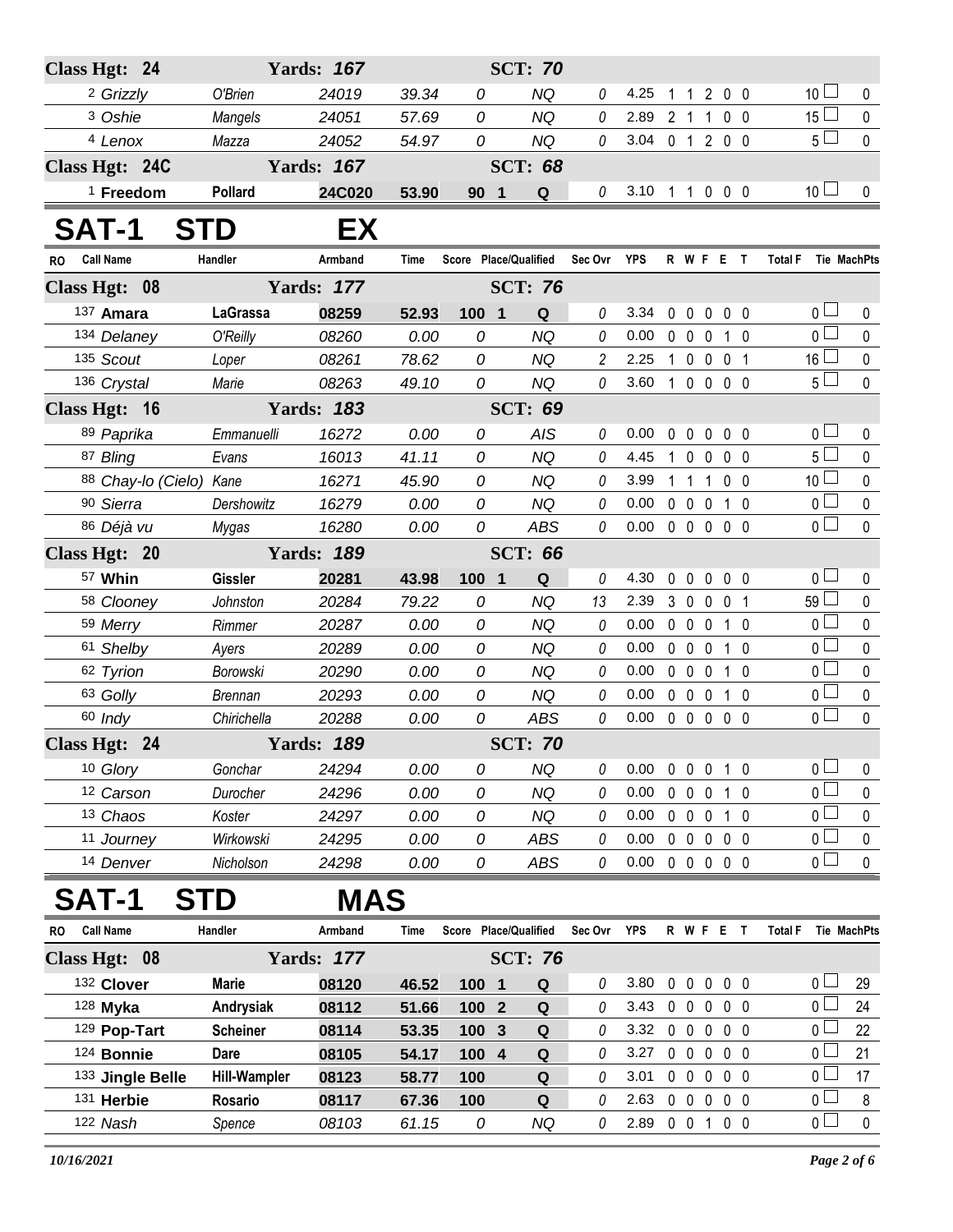| 125 Captain            | Martinez        | 08106             | 0.00  | 0                     | <b>NQ</b>      | 0        | 0.00 | $\mathbf 0$    | $\mathbf{0}$      | 0              | 10             | 0 l                              | 0            |
|------------------------|-----------------|-------------------|-------|-----------------------|----------------|----------|------|----------------|-------------------|----------------|----------------|----------------------------------|--------------|
| 123 ZoomZoom           | LaGrassa        | 08109             | 66.17 | 0                     | <b>NQ</b>      | 0        | 2.67 |                | -1                | 0              | 0 <sub>0</sub> | 10 <sup>2</sup>                  | 0            |
| 127 Nugget             | Goodspeed       | 08111             | 85.76 | 0                     | NQ             | 9        | 2.06 | 4              | 3                 | $\overline{2}$ | $0\quad 0$     | 62                               | 0            |
| 130 Scrappy            | LaGrassa        | 08115             | 52.87 | 0                     | <b>NQ</b>      | 0        | 3.35 | 1.             | $\mathbf 0$       | $\mathbf 0$    | $0\quad 0$     | 5 <sup>1</sup>                   | $\pmb{0}$    |
| 126 Tucker             | Dalton          | 08107             | 0.00  | 0                     | <b>ABS</b>     | 0        | 0.00 |                |                   |                | 00000          | $\overline{0}$                   | $\mathbf 0$  |
| Class Hgt: 12          |                 | <b>Yards: 177</b> |       |                       | <b>SCT: 71</b> |          |      |                |                   |                |                |                                  |              |
| 114 Maksim             | Kane            | 12148             | 37.40 | 100 1                 | Q              | 0        | 4.73 | 0              | $\mathbf 0$       | $\mathbf 0$    | 0 <sub>0</sub> | 0 <sub>0</sub>                   | 33           |
| 109 Keegan             | O'Reilly        | 12144             | 47.76 | 100<br>$\overline{2}$ | Q              | 0        | 3.71 | $0\quad 0$     |                   | $\mathbf{0}$   | 0 <sub>0</sub> | 0 <sub>1</sub>                   | 23           |
| 108 Starz              | <b>LaGrassa</b> | 12143             | 51.46 | 100<br>3              | Q              | $\theta$ | 3.44 | $0\quad 0$     |                   | $\mathbf 0$    | $0\quad 0$     | 0 <sub>1</sub>                   | 19           |
| 99 Cassie              | <b>Marie</b>    | 12127             | 51.55 | 100<br>$\overline{4}$ | Q              | 0        | 3.43 | $0\quad 0$     |                   | $\mathbf 0$    | $0\quad 0$     | 0 l                              | 19           |
| 113 Misha              | <b>Szakacs</b>  | 12147             | 54.27 | 100                   | Q              | 0        | 3.26 |                | $0\quad 0\quad 0$ |                | 0 <sub>0</sub> | 0 l                              | 16           |
| 112 Sassy              | <b>McNelis</b>  | 12140             | 54.69 | 100                   | Q              | 0        | 3.24 | $\mathbf{0}$   | $\mathbf{0}$      | $\mathbf{0}$   | 0 <sub>0</sub> | 0 l                              | 16           |
| 100 Duncan             | <b>McNelis</b>  | 12128             | 53.87 | 0                     | <b>NQ</b>      | 0        | 3.29 | 1              | $\mathbf 0$       | $\mathbf 0$    | $0\quad 0$     | $5 -$                            | $\mathbf 0$  |
| 102 Digby              | <b>Brawner</b>  | 12131             | 0.00  | 0                     | <b>NQ</b>      | 0        | 0.00 | $0\quad 0$     |                   | $\mathbf 0$    | 10             | 0 <sub>0</sub>                   | 0            |
| 103 Targhee            | Schroeder       | 12132             | 0.00  | 0                     | <b>NQ</b>      | 0        | 0.00 | $\mathbf 0$    | $\mathbf 0$       | 0              | 1 0            | 0 <sub>0</sub>                   | 0            |
| 104 $B$                | Hill-Wampler    | 12134             | 60.77 | 0                     | <b>NQ</b>      | 0        | 2.91 | 1 0            |                   | 1              | 0 <sub>0</sub> | $5+$                             | 0            |
| 105 Spark              | <b>Bintliff</b> | 12136             | 0.00  | 0                     | <b>NQ</b>      | 0        | 0.00 | $\mathbf 0$    | $\mathbf 0$       | $\mathbf 0$    | $1\quad 0$     | 0 <sub>l</sub>                   | 0            |
| 106 Rollo              | Gruver          | 12138             | 60.62 | 0                     | <b>NQ</b>      | 0        | 2.92 | $\mathbf{1}$   | $2\quad0$         |                | 0 <sub>1</sub> | 20 <sup>1</sup>                  | 0            |
| 107 Pippi              | Cornelius       | 12139             | 65.92 | 0                     | <b>NQ</b>      | 0        | 2.69 | 0              | $\mathbf{1}$      | 0              | 0 <sub>0</sub> | 5 l                              | 0            |
| 110 Trek               | Wiechmann       | 12145             | 39.56 | 0                     | NQ             | 0        | 4.47 | $0\quad 0$     |                   | $\overline{2}$ | $0\quad 0$     | 0 <sub>1</sub>                   | 0            |
| 111 Kylie              | Parkin          | 12146             | 47.25 | 0                     | <b>NQ</b>      | 0        | 3.75 | $\mathbf 0$    | $\mathbf 0$       |                | 200            | 0 <sub>1</sub>                   | $\mathbf{0}$ |
| 115 Ruby               | Berry           | 12268             | 54.24 | 0                     | <b>NQ</b>      | 0        | 3.26 | 0 <sub>1</sub> |                   | 1              | 0 <sub>0</sub> | 5 <sup>L</sup>                   | 0            |
| 101 Roger              | Fitzgerald      | 12130             | 0.00  | 0                     | ABS            | 0        | 0.00 |                | $0\quad 0\quad 0$ |                | 0 <sub>0</sub> | 0 <sup>1</sup>                   | $\Omega$     |
|                        |                 |                   |       |                       |                |          |      |                |                   |                |                |                                  |              |
| Class Hgt: 16          |                 | <b>Yards: 183</b> |       |                       | <b>SCT: 69</b> |          |      |                |                   |                |                |                                  |              |
| 76 Quiz                | Simonelli       | 16159             | 37.35 | 100 1                 | Q              | 0        | 4.90 | 0              | $\mathbf 0$       | $\mathbf 0$    | 0 <sub>0</sub> | 0 <sub>0</sub>                   | 31           |
| 84 Daisy               | <b>Evans</b>    | 16170             | 37.66 | 100 <sub>2</sub>      | Q              | 0        | 4.86 | $0\quad 0$     |                   | $\mathbf 0$    | 0 <sub>0</sub> | 0 <sub>0</sub>                   | 31           |
| 80 Sweep               | <b>Wurst</b>    | 16165             | 38.52 | 100 3                 | Q              | 0        | 4.75 | $0\quad 0$     |                   | $\mathbf{0}$   | 0 <sub>0</sub> | 0 <sub>0</sub>                   | 30           |
| 73 RivaMni             | Kappe           | 16154             | 42.15 | 100 4                 | Q              | $\theta$ | 4.34 | $\mathbf 0$    | $\mathbf 0$       | $\mathbf 0$    | 0 <sub>0</sub> | 0 <sup>1</sup>                   | 26           |
| 74 Surf                | Wiechmann       | 16156             | 42.25 | 100                   | $\mathbf Q$    | 0        | 4.33 |                | $0\quad 0\quad 0$ |                | 0 <sub>0</sub> | 0                                | 26           |
| 70 Kip                 | Fronheiser      | 16150             | 42.50 | 100                   | Q              | 0        | 4.31 | 00000          |                   |                |                | 0 <sub>1</sub>                   | 26           |
| 72 Sonya Blade         | <b>Brennan</b>  | 16153             | 43.53 | 100                   | Q              | 0        | 4.20 |                | $0\quad 0\quad 0$ |                | 0 <sub>0</sub> | $\overline{0}$                   | 25           |
| 85 Lici                | Cimprich        | 16171             | 46.30 | 100                   | Q              | 0        | 3.95 |                | $0\quad 0\quad 0$ |                | 0 <sub>0</sub> | 0 L                              | 22           |
| 69 Fred                | <b>Bintliff</b> | 16149             | 35.74 | 0                     | <b>NQ</b>      | 0        | 5.12 | $0\quad 0$     |                   | $\mathbf{1}$   | 0 <sub>0</sub> | 0 <sub>1</sub>                   | 0            |
| 75 Allie               | Parkin          | 16158             | 0.00  | 0                     | <b>NQ</b>      | 0        | 0.00 | $0\quad 0$     |                   | $\mathbf 0$    | $1\quad0$      | 0 <sup>1</sup>                   | $\mathbf{0}$ |
| 77 Spinner             | Fluet           | 16161             | 0.00  | 0                     | <b>NQ</b>      | 0        | 0.00 | $0\quad 0$     |                   | $\mathbf 0$    | 1 0            | 0 <sub>1</sub>                   | 0            |
| 78 Burst               | Heck            | 16163             | 36.98 | 0                     | <b>NQ</b>      | 0        | 4.95 | $0\quad 0$     |                   | 1              | 0 <sub>0</sub> | 0 l                              | 0            |
| 79 Tollie              | Cottler         | 16164             | 62.26 | 0                     | <b>NQ</b>      | 0        | 2.94 | 0              | $\mathbf{1}$      | $\mathbf 0$    | 0 <sub>0</sub> | 5 <sub>1</sub>                   | 0            |
| 81 Quicksilver         | Dershowitz      | 16166             | 61.61 | 0                     | <b>NQ</b>      | 0        | 2.97 | $3\quad0$      |                   | 1              | $0\quad 0$     | 15 $\Box$                        | 0            |
| 82 Neutrino            | Reichert        | 16168             | 0.00  | 0                     | <b>NQ</b>      | 0        | 0.00 | $0\quad 0$     |                   | $\mathbf 0$    | $1\quad0$      | $\overline{0}$                   | 0            |
| 83 Tucker              | Powell          | 16169             | 49.06 | 0                     | <b>NQ</b>      | 0        | 3.73 | 0 <sub>1</sub> |                   | $\pmb{0}$      | 0 <sub>0</sub> | 5 <sub>1</sub>                   | 0            |
| 71 Rhys                | Midura          | 16151             | 0.00  | 0                     | ABS            | 0        | 0.00 |                | $0\quad 0\quad 0$ |                | 0 <sub>0</sub> | $\overline{0}$                   | 0            |
| Class Hgt: 20          |                 | <b>Yards: 189</b> |       |                       | <b>SCT: 66</b> |          |      |                |                   |                |                |                                  |              |
| 46 Artie Ross          | Rose            | 20224             | 0.00  | 0                     | <b>AIS</b>     | 0        | 0.00 | $\mathbf 0$    | $\mathbf 0$       | $\pmb{0}$      | 0 <sub>0</sub> | 0 <sub>0</sub>                   | $\mathbf{0}$ |
| 27 Vanish              | Klarman         | 20191             | 34.33 | $100 \quad 1$         | Q              | 0        | 5.51 | $0\quad 0$     |                   | $\mathbf 0$    | 0 <sub>0</sub> | 0 <sup>1</sup>                   | 31           |
| 20 Optimus Prime Ajoux |                 | 20187             | 35.03 | $1002$                | ${\bf Q}$      | 0        | 5.40 |                | $0\quad 0\quad 0$ |                | 0 <sub>0</sub> | 0 <sup>1</sup><br>0 <sub>0</sub> | 30<br>29     |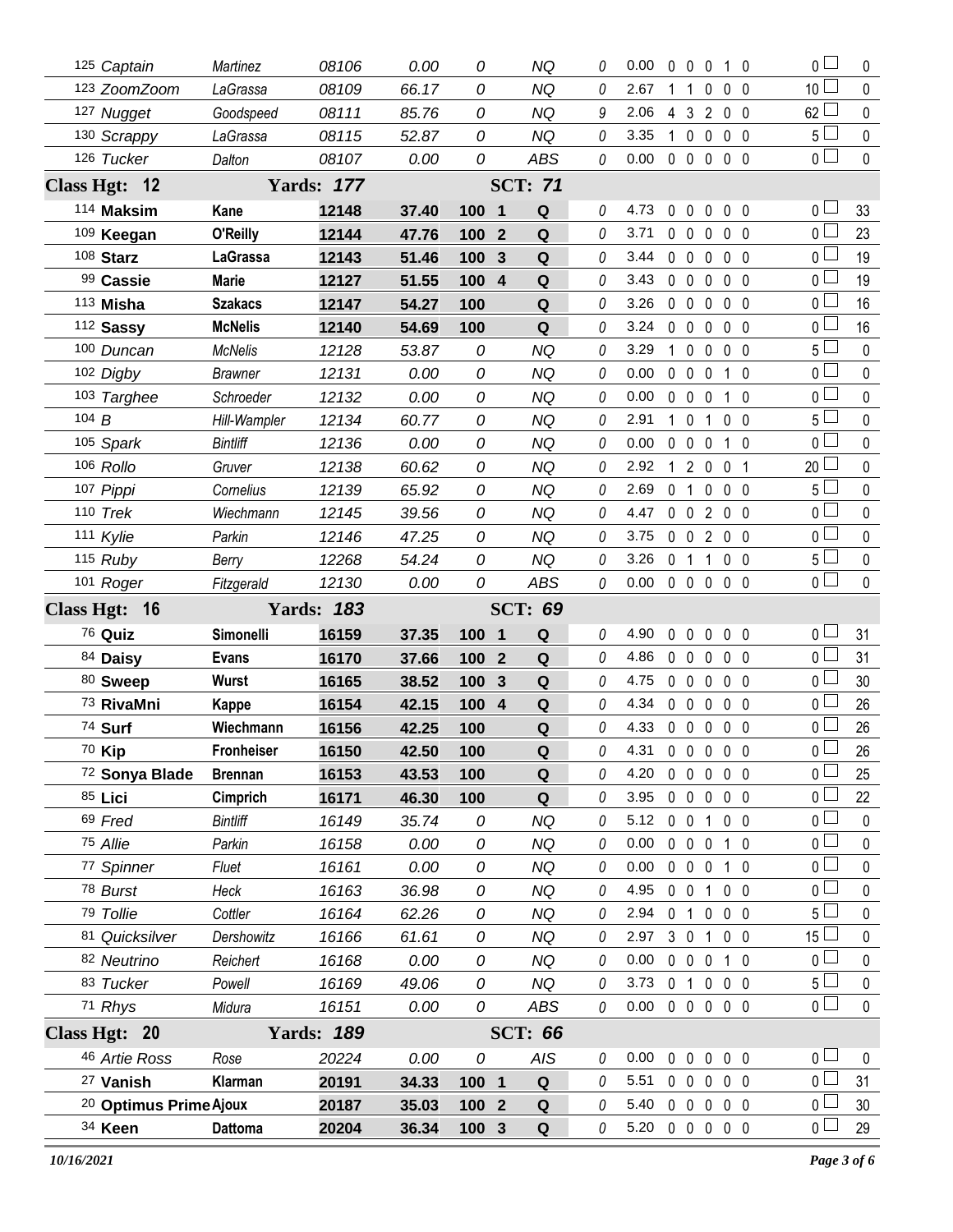|                    | 43 Asher             | <b>Scagnelli</b>      | 20221             | 37.41 | 100 4 | Q              | 0  | 5.05 |                | 00000                         |   |                | $\overline{0}$  | 28              |
|--------------------|----------------------|-----------------------|-------------------|-------|-------|----------------|----|------|----------------|-------------------------------|---|----------------|-----------------|-----------------|
| <sup>15</sup> Nick |                      | <b>Wurst</b>          | 20177             | 38.20 | 100   | Q              | 0  | 4.95 | $0\quad 0$     | 0                             |   | 0 <sub>0</sub> | 0 <sub>l</sub>  | 27              |
| 21 Lilu            |                      | O'Brien               | 20183             | 39.62 | 100   | Q              | 0  | 4.77 | $0\quad 0$     | $\mathbf 0$                   |   | 0 <sub>0</sub> | 0 L             | 26              |
|                    | <sup>40</sup> Bowie  | <b>Danielsen</b>      | 20214             | 39.69 | 100   | Q              | 0  | 4.76 | $0\quad 0$     | $\mathbf 0$                   |   | 0 <sub>0</sub> | 0 L             | 26              |
| $50$ Tag           |                      | Lechner               | 20230             | 40.09 | 100   | Q              | 0  | 4.71 | $0\quad 0$     | $\mathbf 0$                   |   | 0 <sub>0</sub> | 0 l             | 25              |
|                    | 19 Emily             | <b>McGuigan</b>       | 20182             | 42.60 | 100   | Q              | 0  | 4.44 | $0\quad 0$     | $\mathbf 0$                   |   | $0\quad 0$     | 0 L             | 23              |
|                    | 52 Ghost             | <b>Patrick</b>        | 20232             | 43.54 | 100   | Q              | 0  | 4.34 | $0\quad 0$     | $\mathbf 0$                   |   | 0 <sub>0</sub> | 0 L             | 22              |
|                    | 18 Hops              | <b>Mellon</b>         | 20180             | 44.19 | 100   | Q              | 0  | 4.28 | $0\quad 0$     | $\mathbf 0$                   |   | $0\quad 0$     | 0 <sup>1</sup>  | 21              |
|                    | 38 Oskar             | <b>Patrick</b>        | 20211             | 45.96 | 100   | Q              | 0  | 4.11 | $0\quad 0$     | $\mathbf 0$                   |   | 0 <sub>0</sub> | 0 <sub>0</sub>  | 20              |
|                    | 44 Vader             | <b>Alex Loos</b>      | 20222             | 48.07 | 100   | Q              | 0  | 3.93 | $0\quad 0$     | $\mathbf 0$                   |   | $0\quad 0$     | 0 <sub>1</sub>  | 17              |
| 24 Lark            |                      | <b>Mandich-Steige</b> | 20186             | 48.81 | 100   | Q              | 0  | 3.87 | $0\quad 0$     | $\mathbf 0$                   |   | 0 <sub>0</sub> | 0 <sub>0</sub>  | 17              |
| 39 Dino            |                      | Grasso                | 20213             | 55.34 | 100   | Q              | 0  | 3.42 | $0\quad 0$     | $\mathbf 0$                   |   | $0\quad 0$     | 0 <sub>0</sub>  | 10 <sup>1</sup> |
| 51 Phil            |                      | <b>Salerno</b>        | 20231             | 56.46 | 100   | Q              | 0  | 3.35 | $0\quad 0$     | $\mathbf 0$                   |   | 0 <sub>0</sub> | 0 <sub>0</sub>  | 9               |
| 176 Flirt          |                      | Nally                 | 20176             | 80.30 | 0     | NQ             | 14 | 2.35 | 4 0            |                               | 1 | 0 <sub>0</sub> | $62 -$          | $\pmb{0}$       |
|                    | 16 Maewyn            | Rose                  | 20178             | 0.00  | 0     | NQ             | 0  | 0.00 | $0\quad 0$     | 0                             |   | 10             | 0 L             | $\mathbf 0$     |
| 17 Sky             |                      | Patrick               | 20179             | 60.81 | 0     | <b>NQ</b>      | 0  | 3.11 | 1 1            | $\mathbf 0$                   |   | $0\quad 0$     | 10 $\Box$       | $\pmb{0}$       |
|                    | 22 Cynna             | Fischer               | 20184             | 40.52 | 0     | NQ             | 0  | 4.66 | $0\quad 0$     |                               | 1 | 0 <sub>0</sub> | 0 <sub>0</sub>  | $\mathbf 0$     |
|                    | <sup>25</sup> Declan | Minnella              | 20188             | 43.71 | 0     | <b>NQ</b>      | 0  | 4.32 | $0\quad 0$     |                               | 1 | $0\quad 0$     | 0 <sup>1</sup>  | $\pmb{0}$       |
| 26 Wit             |                      | <b>DeWitt</b>         | 20190             | 0.00  | 0     | NQ             | 0  | 0.00 |                | $0\quad 0\quad 0$             |   | 1 0            | 0 <sub>0</sub>  | $\mathbf 0$     |
|                    | 28 Tucker            | Williams              | 20195             | 40.55 | 0     | <b>NQ</b>      | 0  | 4.66 | 1.             | $\mathbf{1}$                  | 1 | 0 <sub>0</sub> | 10 <sup>1</sup> | $\pmb{0}$       |
| 29 Fae             |                      | Schilling             | 20197             | 41.32 | 0     | NQ             | 0  | 4.57 | 1 0            | $\mathbf 0$                   |   | $0\quad 0$     | 5 L             | $\mathbf 0$     |
| 31 Karat           |                      | Haynes                | 20201             | 42.57 | 0     | <b>NQ</b>      | 0  | 4.44 | 0 <sub>1</sub> | $\mathbf 0$                   |   | $0\quad 0$     | 5 <sup>L</sup>  | $\pmb{0}$       |
|                    | 32 Kipper            | Carson                | 20202             | 0.00  | 0     | <b>NQ</b>      | 0  | 0.00 | 0 <sub>0</sub> | $\mathbf 0$                   |   | $1\quad0$      | 0 L             | 0               |
|                    | 33 Emma              | Hill-Wampler          | 20203             | 55.69 | 0     | <b>NQ</b>      | 0  | 3.39 |                | 3 0 0                         |   | 0 <sub>0</sub> | 15 $\Box$       | $\pmb{0}$       |
|                    | 35 'NSync            | Schmitter             | 20205             | 0.00  | 0     | ΝQ             | 0  | 0.00 | $0\quad 0$     | 0                             |   | $1\quad0$      | 0 L             | 0               |
|                    | 36 Chick             | Mosner                | 20206             | 55.77 | 0     | <b>NQ</b>      | 0  | 3.39 | $\mathbf 1$    | $\mathbf 0$<br>0              |   | $0\quad 0$     | 5 <sub>1</sub>  | $\pmb{0}$       |
|                    | 37 Maddy             | Merwin                | 20207             | 64.81 | 0     | <b>NQ</b>      | 0  | 2.92 | $\mathbf{1}$   | $2\quad0$                     |   | $0\quad 0$     | 15 <sup>L</sup> | 0               |
| 41 Jazz            |                      | <b>Zislin</b>         | 20217             | 51.00 | 0     | <b>NQ</b>      | 0  | 3.71 | $\mathbf{0}$   | $\overline{1}$<br>$\mathbf 0$ |   | 0 <sub>0</sub> | 5 <sub>1</sub>  | $\pmb{0}$       |
|                    | 42 Cooper            | Mellon                | 20218             | 70.67 | 0     | NQ             | 4  | 2.67 | $2\quad0$      |                               | 1 | 0 <sub>0</sub> | 22 <sup>1</sup> | $\pmb{0}$       |
| 45 A.V.            |                      | Bridgwood             | 20223             | 0.00  | 0     | <b>NQ</b>      | 0  | 0.00 |                | $0\quad 0\quad 0$             |   | $1\quad0$      | $\overline{0}$  | $\mathbf 0$     |
|                    | 49 Rayce             | Gonchar               | 20228             | 53.92 | 0     | NQ             | 0  | 3.51 | 1              | $\mathbf{1}$<br>$\mathbf 0$   |   | $0\quad 0$     | 10 <sup>°</sup> | 0               |
|                    | 53 Duncan            | Tendler               | 20233             | 0.00  | 0     | <b>NQ</b>      | 0  | 0.00 | 0              | 0<br>$\mathbf 0$              |   | $1\quad0$      | 0 <sup>1</sup>  | 0               |
|                    | 55 Regan             | Jahn                  | 20282             | 50.35 | 0     | NQ             | 0  | 3.75 | $0\quad 0$     |                               | 1 | 0 <sub>0</sub> | 0               | 0               |
|                    | 56 Sugar Ray         | Goldman               | 20291             | 61.51 | 0     | <b>NQ</b>      | 0  | 3.07 | 1              | 2 <sub>0</sub>                |   | $0\quad 0$     | 15 <sup>L</sup> | 0               |
|                    | 23 Tequila           | Cierpiszewski         | 20185             | 0.00  | 0     | ABS            | 0  | 0.00 | 0              | $\mathbf{0}$                  | 0 | 0 <sub>0</sub> | 0 l             | 0               |
|                    | 30 Lollipop          | Habich                | 20200             | 0.00  | 0     | ABS            | 0  | 0.00 | $0\quad 0$     | $\mathbf 0$                   |   | 0 <sub>0</sub> | 0 <sub>0</sub>  | 0               |
|                    | 47 Hallelujah        | Ajoux                 | 20225             | 0.00  | 0     | ABS            | 0  | 0.00 | $0\quad 0$     | $\mathbf 0$                   |   | $0\quad 0$     | 0 <sub>1</sub>  | 0               |
|                    | 48 Scout             | Cierpiszewski         | 20226             | 0.00  | 0     | <b>ABS</b>     | 0  | 0.00 | $0\quad 0$     | $\pmb{0}$                     |   | $0\quad 0$     | 0 <sub>0</sub>  | 0               |
| 54 Rona            |                      | Schowalter            | 20235             | 0.00  | 0     | ABS            | 0  | 0.00 |                | $0\quad 0\quad 0$             |   | $0\quad 0$     | 0 <sub>1</sub>  | 0               |
| Class Hgt: 24      |                      |                       | <b>Yards: 189</b> |       |       | <b>SCT: 70</b> |    |      |                |                               |   |                |                 |                 |
| <sup>9</sup> Doc   |                      | <b>McIlhenny</b>      | 24247             | 50.72 | 100 1 | Q              | 0  | 3.73 | $\mathbf 0$    | $\mathbf 0$<br>$\pmb{0}$      |   | 0 <sub>0</sub> | 0 <sub>0</sub>  | 19              |
|                    | <sup>7</sup> Declan  | Solakian              | 24245             | 50.86 | 100 2 | Q              | 0  | 3.72 | $0\quad 0$     | 0                             |   | 0 <sub>0</sub> | 0 <sub>1</sub>  | 19              |
|                    | <sup>3</sup> InkaBlu | Rutkowski             | 24236             | 77.88 | 0     | <b>NQ</b>      | 7  | 2.43 |                | $2 \quad 2 \quad 0$           |   | 0 <sub>0</sub> | 41 <sup>1</sup> | 0               |
|                    | 4 Boone              | Coderre               | 24237             | 55.44 | 0     | NQ             | 0  | 3.41 | 1              | $\mathbf{1}$                  | 1 | 0 <sub>0</sub> | 10 <sup>°</sup> | 0               |
|                    | <sup>2</sup> Dublin  | McIlhenny             | 24238             | 0.00  | 0     | NQ             | 0  | 0.00 | $0\quad 0$     | $\mathbf 0$                   |   | 1 0            | 0 l             | 0               |
|                    | 6 Rainey             | Staub                 | 24243             | 0.00  | 0     | NQ             | 0  | 0.00 |                | $0\quad 0\quad 0$             |   | $1\quad0$      | 0 <sub>0</sub>  | 0               |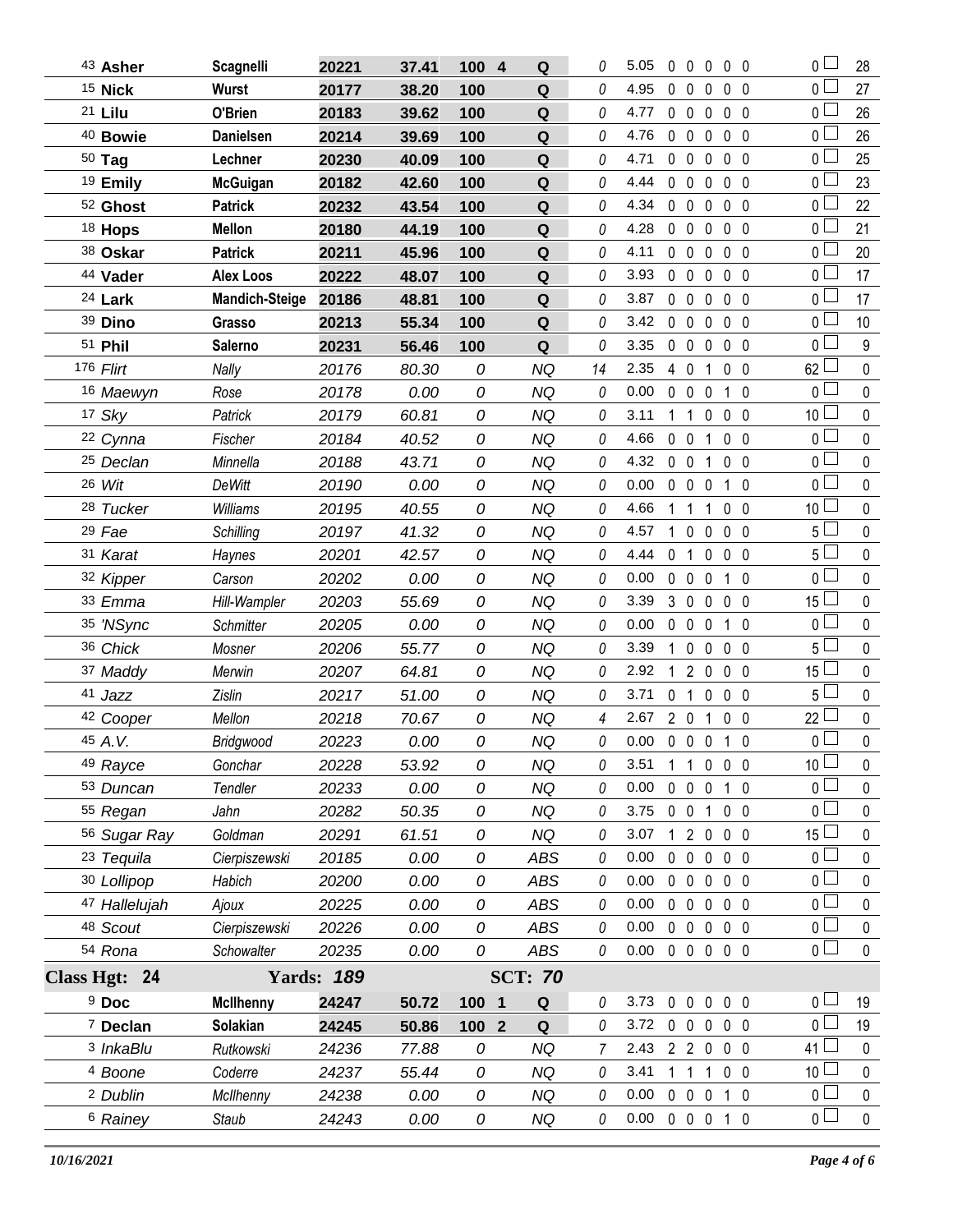| <sup>1</sup> Ryder            | <b>Barlics</b>  | 24244             | 54.20        | 0                     | NQ             | 0               | 3.49                       |  | 0 0 1 0 1 |                     | 5 <sub>1</sub>        | 0            |
|-------------------------------|-----------------|-------------------|--------------|-----------------------|----------------|-----------------|----------------------------|--|-----------|---------------------|-----------------------|--------------|
| 8 Rio                         | <b>Barlics</b>  | 24248             | 45.69        | 0                     | <b>NQ</b>      | 0               | 4.14                       |  | 0 2 1 0 0 |                     | 10 <sup>1</sup>       | 0            |
| <sup>5</sup> Wizard           | Armstrong       | 24239             | 0.00         | 0                     | <b>ABS</b>     | 0               | $0.00 \t0 \t0 \t0 \t0 \t0$ |  |           |                     | 0 <sub>0</sub>        | $\mathbf 0$  |
| <b>SAT-1</b>                  | <b>STD</b>      |                   | <b>NOV P</b> |                       |                |                 |                            |  |           |                     |                       |              |
| <b>Call Name</b><br><b>RO</b> | Handler         | Armband           | Time         | Score Place/Qualified |                | Sec Ovr YPS     |                            |  | R W F E T | Total F Tie MachPts |                       |              |
| Class Hgt: 04                 |                 | <b>Yards: 153</b> |              |                       | <b>SCT: 93</b> |                 |                            |  |           |                     |                       |              |
| <sup>18</sup> Luna Starlite   | <b>Marie</b>    | 04023             | 44.38        | 100 1                 | $\mathbf Q$    | $\theta$        | 3.45                       |  | 0 0 0 0 0 |                     | 0 <sub>0</sub>        | 0            |
| 19 S/y                        | Rosenberg       | 04024             | 0.00         | 0                     | <b>NQ</b>      | 0               | 0.00                       |  | 0 0 0 1 0 |                     | $\overline{0}$        | $\mathbf 0$  |
| Class Hgt: 20                 |                 | <b>Yards: 157</b> |              |                       | <b>SCT: 81</b> |                 |                            |  |           |                     |                       |              |
| 8 GaBoing!                    | Diaz            | 20025             | 86.32        | 0                     | NQ             | $5\overline{)}$ | 1.82 0 0 1 0 0             |  |           |                     | 5 <sub>1</sub>        | 0            |
| <b>SAT-1</b>                  | <b>STD</b>      |                   | <b>OPENP</b> |                       |                |                 |                            |  |           |                     |                       |              |
| RO Call Name                  | Handler         | Armband           | Time         | Score Place/Qualified |                | Sec Ovr         | YPS                        |  | R W F E T | Total F Tie MachPts |                       |              |
| Class Hgt: 08                 |                 | <b>Yards: 160</b> |              |                       | <b>SCT: 78</b> |                 |                            |  |           |                     |                       |              |
| 19 Carter                     | Tice            | 08060             | 53.39        | 0                     | <b>NQ</b>      | 0               | 3.00 1 2 3 0 0             |  |           |                     | 15 <sup>1</sup>       | $\mathbf 0$  |
| Class Hgt: 12                 |                 | <b>Yards: 164</b> |              |                       | <b>SCT: 76</b> |                 |                            |  |           |                     |                       |              |
| <sup>17</sup> Rocket          | Harvey          | 12252             | 0.00         | 0                     | <b>ABS</b>     | 0               | $0.00 \t0 \t0 \t0 \t0 \t0$ |  |           |                     | 0 <sub>0</sub>        | $\mathbf 0$  |
| Class Hgt: 16                 |                 | <b>Yards: 167</b> |              |                       | <b>SCT: 73</b> |                 |                            |  |           |                     |                       |              |
| 13 Marlie                     | Gernhardt       | 16254             | 51.87        | 100 1                 | $\mathbf Q$    | 0               | 3.22 0 0 0 0 0             |  |           |                     | 0 <sub>0</sub>        | 0            |
| 12 Gia                        | Gelsinger       | 16009             | 48.39        | 0                     | NQ             | $\theta$        | 3.45 3 0 2 0 0             |  |           |                     | 15 <sup>1</sup>       | $\mathbf 0$  |
| <b>SAT-1</b>                  | <b>STD</b>      | EX P              |              |                       |                |                 |                            |  |           |                     |                       |              |
| RO Call Name                  | Handler         | Armband           | Time         | Score Place/Qualified |                | Sec Ovr YPS     |                            |  | R W F E T | Total F Tie MachPts |                       |              |
| Class Hgt: 04                 |                 | <b>Yards: 177</b> |              |                       | <b>SCT: 81</b> |                 |                            |  |           |                     |                       |              |
| 143 Jasmine                   | Scheiner        | 04250             | 64.91        | 0                     | <b>NQ</b>      | $\theta$        | 2.73 1 1 0 0 0             |  |           |                     | 10 <sup>1</sup>       | $\mathbf{0}$ |
| Class Hgt: 08                 |                 | <b>Yards: 177</b> |              |                       | <b>SCT: 76</b> |                 |                            |  |           |                     |                       |              |
| 141 Quinn                     | Pew             | 08251             | 0.00         | 0                     | <b>NQ</b>      | 0               | $0.00 \t0 \t0 \t0 \t1 \t0$ |  |           |                     | $\overline{0}$ $\Box$ | $\mathbf 0$  |
| Class Hgt: 20                 |                 | <b>Yards: 189</b> |              |                       | <b>SCT: 75</b> |                 |                            |  |           |                     |                       |              |
| 67 Major Chaos                | Koebler         | 20256             | 41.04        | 0                     | NQ             | 0               | 4.61                       |  | 1 0 3 0 0 |                     | 5 <sub>1</sub>        | 0            |
| 68 Dina                       | Kipin Acerra    | 20257             | 0.00         | 0                     | ABS            | 0               | $0.00 \t0 \t0 \t0 \t0 \t0$ |  |           |                     | $\overline{0}$        | $\pmb{0}$    |
| SAT-1                         | STD             |                   | MAS P        |                       |                |                 |                            |  |           |                     |                       |              |
| <b>Call Name</b><br><b>RO</b> | Handler         | Armband           | <b>Time</b>  | Score Place/Qualified |                | Sec Ovr         | YPS                        |  | R W F E T | <b>Total F</b>      |                       | Tie MachPts  |
| Class Hgt: 04                 |                 | <b>Yards: 177</b> |              |                       | <b>SCT: 81</b> |                 |                            |  |           |                     |                       |              |
| 142 Kendall                   | Scheiner        | 04249             | 78.00        | 0                     | <b>NQ</b>      | 0               | 2.27 1 0 0 0 0             |  |           |                     | 5 <sub>1</sub>        | 0            |
| Class Hgt: 08                 |                 | <b>Yards: 177</b> |              |                       | <b>SCT: 76</b> |                 |                            |  |           |                     |                       |              |
| 138 Epic                      | Harrington      | 08057             | 50.19        | 0                     | <b>NQ</b>      | 0               | 3.53                       |  | 1 0 0 0 0 |                     | 5 <sub>1</sub>        | 0            |
| 139 Macie                     | MacLuskie       | 08061             | 0.00         | 0                     | <b>ABS</b>     | $\theta$        | 0.00                       |  | 00000     |                     | 0 <sub>1</sub>        | 0            |
| 140 Aeryn                     | Midura          | 08066             | 0.00         | 0                     | ABS            | 0               | $0.00 \t0 \t0 \t0 \t0 \t0$ |  |           |                     | 0 <sub>l</sub>        | $\mathbf 0$  |
| Class Hgt: 12                 |                 | <b>Yards: 183</b> |              |                       | <b>SCT: 74</b> |                 |                            |  |           |                     |                       |              |
| 121 <b>Fab</b>                | <b>Bintliff</b> | 12080             | 37.70        | 100 1                 | Q              | 0               | 4.85                       |  | 00000     |                     | 0 <sub>1</sub>        | 36           |
| 119 Hijack                    | <b>Wurst</b>    | 12077             | 39.04        | 100 2                 | $\mathbf Q$    | 0               | 4.69                       |  | 0 0 0 0 0 |                     | $_0$ $\Box$           | 34           |
| 120 Joey                      | <b>Albrizio</b> | 12079             | 45.87        | 100 <sub>3</sub>      | Q              | 0               | 3.99 0 0 0 0 0             |  |           |                     | 0 <sub>0</sub>        | 28           |
|                               |                 |                   |              |                       |                |                 |                            |  |           |                     |                       |              |